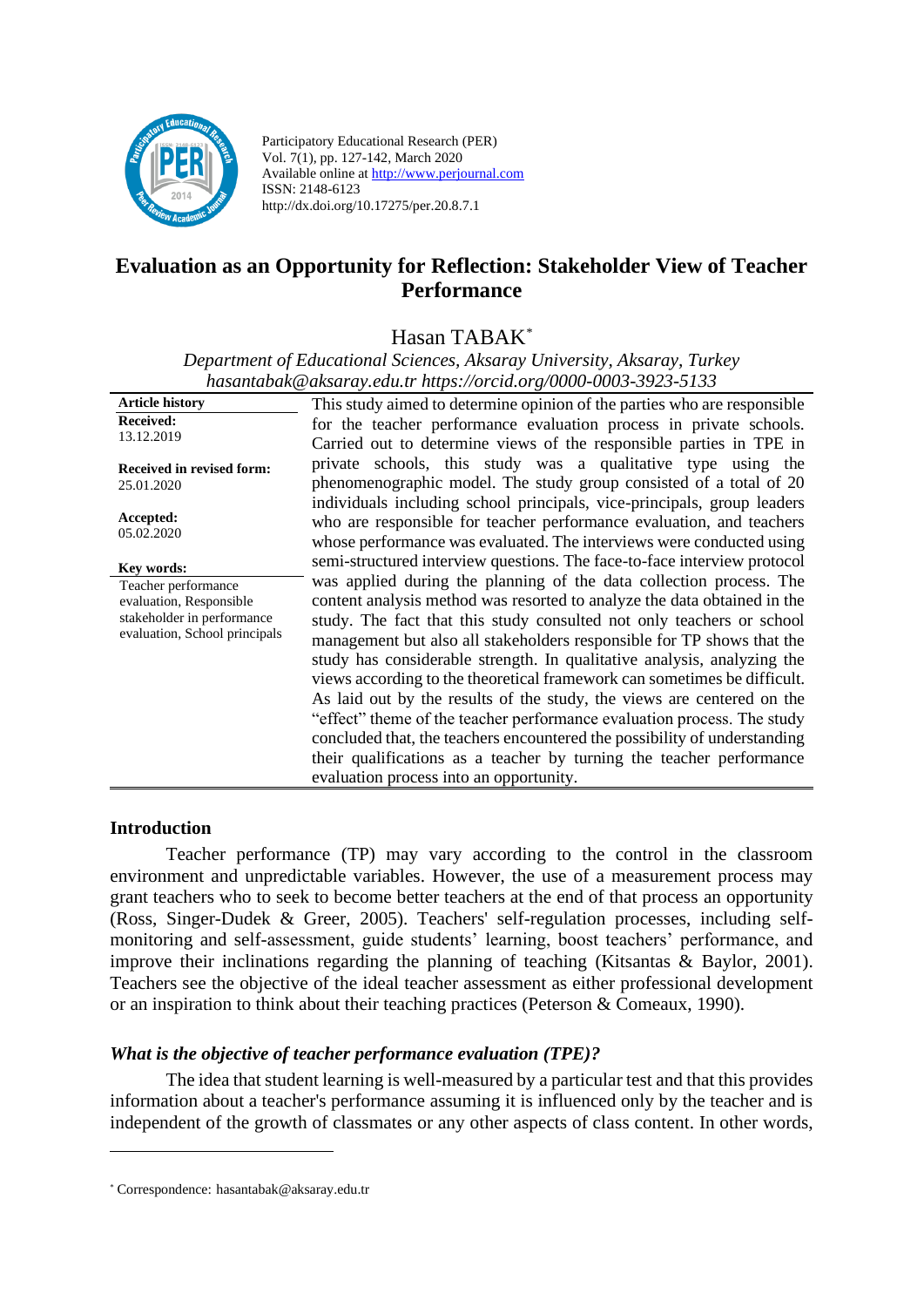teacher assessment is based on the belief that the achievement level measured for a particular teacher's students reflects that teacher's "efficiency" (Darling-Hammond, Amrein-Beardsley, Haertel & Rothstein, 2012). According to the results of the research carried out by Loup, Garland, Ellett, and Rugutt (1996) on teachers, the leading objectives of teacher performance evaluation (TPE) were shown to be accountability, professional development, personal decisions, and instructional leadership. Research findings focusing on teachers of poorly performing schools show that administrators tend to give positive scores to teachers who are likely to lose their jobs due to the result of the performance evaluation (Qi, Bell, Jones, Lewis, Witherspoon & Redash, 2018). Half of the teachers whose performances were evaluated stated that the test data showing student achievement, which was among the assessment criteria, was not an accurate measure of students' learning (Darling-Hammond, 2015). In addition, the evaluation of performance obviously requires considerable training on assessment. It requires demounting each teacher's performance and then integrating the pieces into a whole in order to relate them to the dimensions required for teacher competence (Davey, 1991).

The success or failure of evaluation and incentive systems in schools are linked to the following factors: (1) Quality of implementation: management was complex and that the local government prevented the implementation of fair measurements. Furthermore, capacity building around new measurements was very limited. (2) The expectation of rewarding: it was difficult for teachers to link monetary rewards to effort and performance. (3) Openness, procedural, or distributive justice: evaluations were considered low in all these processes (Mintrop, Ordenes, Coghlan, Pryor & Madero, 2018). Students constitute solely one group of stakeholders in TPE, and their opinions are among the many criteria. However, obtaining information alongside a multilateral evaluation of TP from students is scientifically recommended (Peterson & Stevens, 1988). Another stakeholder in TPE is parents. Although they are not the direct internal shareholders of the process, parents can contribute to multilateral evaluation by providing data (Peterson, 1989). In their research, as a result of the feedback they received during teacher evaluation, Tuytens and Devos (2014) aimed to use a model to test a set of three variables (e.g., procedural, leadership, and teacher variables) that could affect teachers' professional learning activities. Leadership was determined to be the most effective variable in measuring TP. Therefore, leadership behaviors were concluded to have a positive effect on performance. As a result of peer evaluation among teachers in TPE, an improvement plan can be put into effect. If teachers need assistance for improvement, this assistance should be provided for them (Wilson & Wood, 1996). Themes used in this study (Herbert and Mcnergney, 1989)- (1) evaluation system design: TPE should be a system that argues. It includes evaluators' objective and in-depth devices in the system. (2) process functioning: this emphasizes an effective process by minimizing the problems to be encountered in the assessment process. These reasons are considered in the continuation of the system design, the quality of the process and the restrictions pertaining to the feedback received and (3) effect: this expresses the result of feedback or evaluation as part of the system. In this way, interested parties should take into account the degree of impact and also should take the necessary action.

# *Can TP be standardized?*

The use of standardized test scores to evaluate teachers includes various unpredictable elements as well as the provision of an educational accountability policy as an output indicator of the education system (Briggs & Domingue, 2011). Within the tradition of psychological research, the complex forms of human performance are assumed to be understood in terms of the operation of the underlying general processes. Therefore, it seems rather impossible to say that TP can be fully measured using standard data collection tools thinking that these general

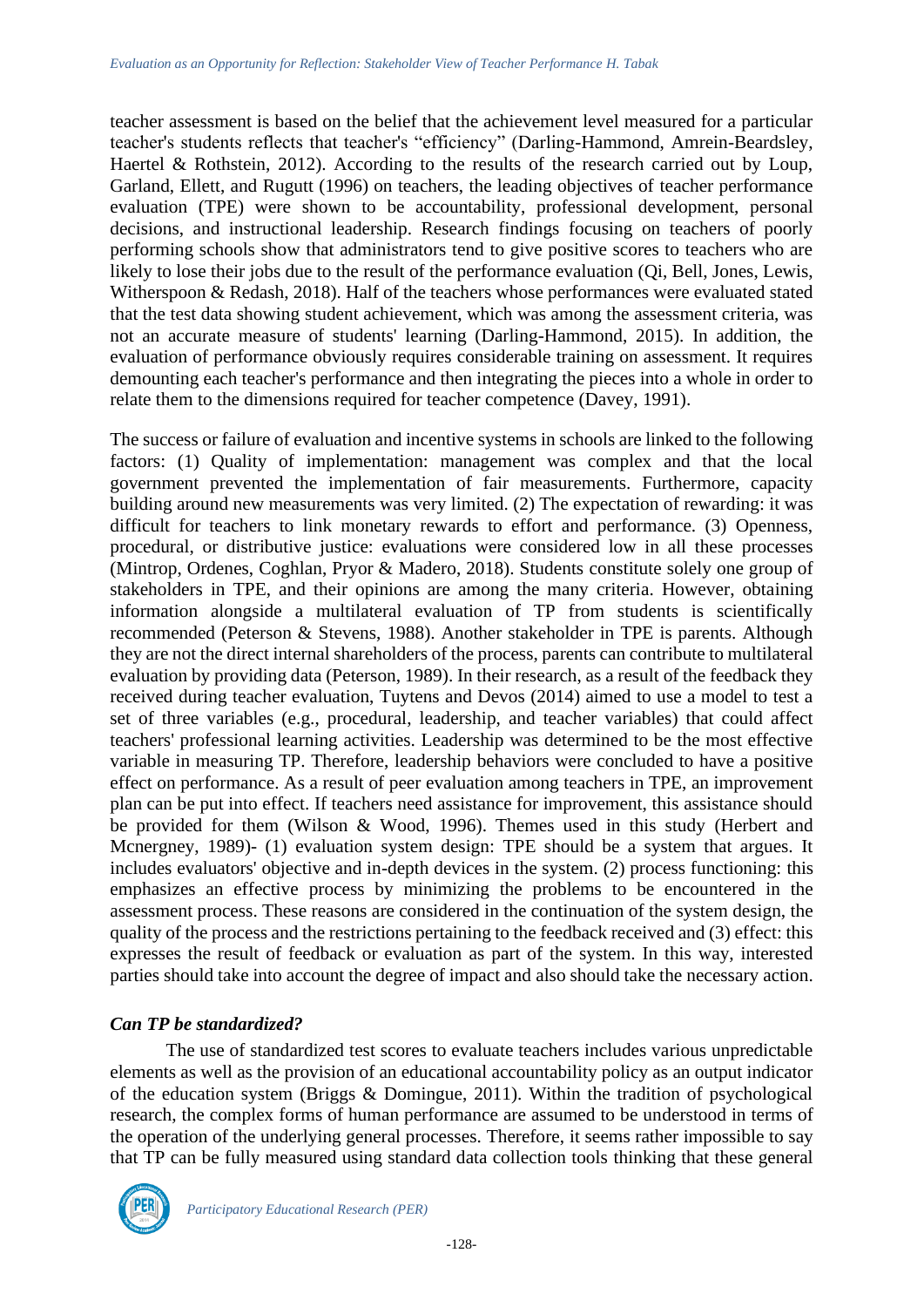forms of teaching behaviour are associated with student performance (Shulman, 1987). New assessments are needed to tell whether teacher education graduates have developed the classroom teaching skills to be effective with their students because current teacher tests do not directly measure what teachers do in the classroom, and they do not indicate how well teachers will do in the classroom (Darling-Hammond, 2010; Peck, Gallucci & Sloan, 2010). In a study conducted by Donaldson and Woulfin (2018), 44% of the principals who were primarily responsible for TPE stated that the lack of assessment standards and policies made it difficult to establish TP. Ellett, Wren, Callender, Loup, and Liu (1996) tried to develop a standard for TPE in their research. According to this research, TP was made up of some components such as (1) propriety, (2) utility, (3) feasibility, and (4) accuracy. However, there are also a number of qualifications underlying the existing standards.

Although evaluations have various purposes, it is not always clear whether the focus is on the quality of the process or on the standard of the outcome. Differentiating questions such as "Is it the learning process or the standard of what is learned?" or "Should it be the quality and management of the learning environment or the achievement of the predefined service standards?" may help us concentrate upon what is to be evaluated (Harvey, 2002). The governmentality of high-stakes testing has been employed to define student achievement and teacher readiness in narrow positivistic ways that severely limit what can be said in discussions regarding educational quality and impact (Coloma, 2015). Criteria for evaluating the teaching task should be weighted to reflect the relative importance of different aspects of the job. For example, if interacting with parents involves approximately 10% of the teacher's responsibilities, 4 items on a 40-item scale should evaluate teachers' level of assurance in this area. In interaction with parents, trust can be weighted differently at the primary, intermediary, and secondary levels. As the tasks at these levels vary considerably, separate measures may be required for each of these levels (Tschannen-Moran, Hoy & Hoy, 1998). Observation-based performance evaluation systems among teachers are often difficult to implement. When making observational assessments of teachers, school administrators should pay attention to trends in widget impacts, such as seeking the cause of low performance initially within the environment itself rather than doing so related to the teacher first (Cohen & Goldhaber, 2016).

In fact the priority in measuring TP is to adjust teaching standards according to these objectives. The National Board for Professional Teaching Standards in the USA has established specific criteria for how successful teachers can apply the type of learning required by student learning standards in 1987. Similarly, the New Teacher Assessment and Support Consortium has developed modelling standards for teachers accepted by more than 40 states. The best promise for significantly improving education at all levels of the system is for educators to assume accountability and make it useful for learning and improvement (Darling-Hammond, 2012). In their study, Herbert and Mcnergney (1989) concluded that (1) the personnel evaluation system was effective in terms of process functionality, (2) the system had to be appropriate for the design of the education system, and (3) the clinical evaluation system had the desired effects. In this context, effective evaluation of teacher performance is basically a difficult issue. Serious budgeting as well as a fair number of human resources are required to evaluate the teacher in the education system through a multiple number of data sources within a period for the teacher performance indicators to be standardized. What is more, it is difficult to determine what "good performance" stands for. One might think that this can be addressed referring to standardized measuring tools and a measuring system. Although this idea seems rational in terms of the cost of TPE, the relevant literature shows that it indeed is insufficient to measure its effectiveness.

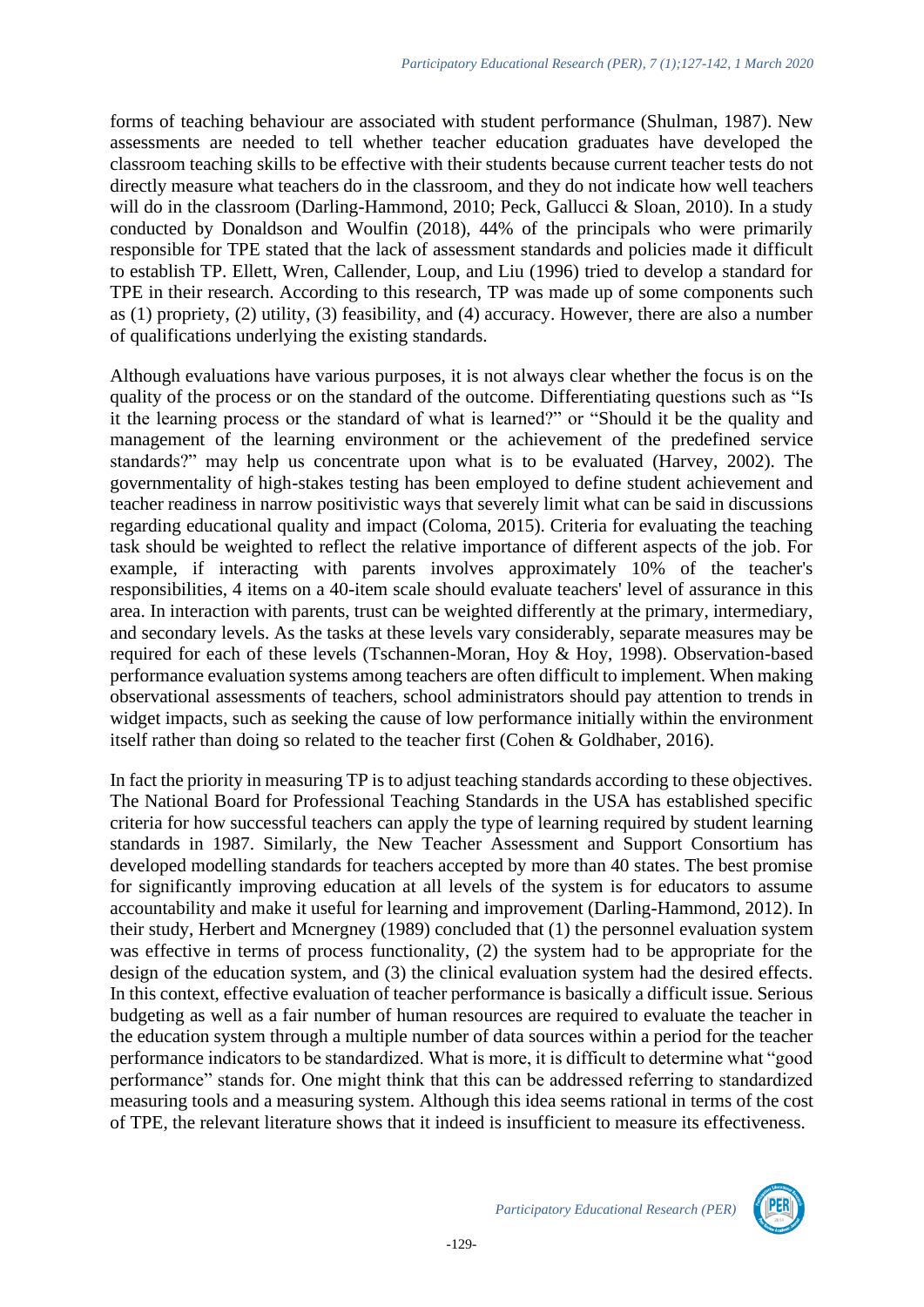# *Responsible Parties in TP*

The leading factors affecting teacher self-assessment are teacher peer review and the evaluations of superintendents and school board members. Thusly a need arises for studies examining teacher evaluation by students. The main objective of this evaluation is not only to identify strong or weak teachers, but also to ensure teacher development (Epstein, 1985). Teachers can gain information from evaluation and subsequently develop new skills, increase long-run effort, or do both of these (Taylor & Tyler, 2012).

The teacher evaluation model confirms the principal's superiority as an evaluator/expert and strengthens the management-work distinction between principals and teachers, respectively. As the research results clearly lay out, the presence of this relationship is ineffective at improving TP. The joint evaluation may prevent the interference of bias in performance and evaluation decisions (Haefele, 1992). A well-planned and systematic supervision and a performance program that provides teachers with significant opportunities targeting to improve both the quality of education and students' learning opportunities are essentially prerequisites for leaders who want to lead teachers effectively. The TPE system must be centred on teacher autonomy (Ghamrawi, 2010). In this way, it can be said that the teacher will have positive motivation and positive communication with the school administrators who have a positive school atmosphere (Şahin, Sönmez & Yavuz Tabak, 2019). In Painter's (2000) research, TP was grouped under headings such as attitudes about the importance of dealing with low-performing teachers, principals' confidence in their skills, reasons for delays, or decisions to not pursue intensive supervision and support. The study proposed creating a performance evaluation process design by focusing on these topics. School principals rely on their evaluation knowledge and supervisory skills related to TP. In addition to saying that they perceive supervision to be more problematic than performance evaluation, principals see the support coming from others as a little less than the one coming from school board members. The data that school managers have in TPE includes features such as (1) support for the school mission, (2) instructional research focus, (3) multiple sources of data, (4) continuous process, (5) focus on student outcomes, and (6) integration with other school and district systems. This accounts for the characteristics of the evaluation system in terms of both its reliability and widespread impact (Murphy, 1987). The costs of supporting faculty and staff participation in training and scoring for a TPA are not trivial, and contemporary budget pressures have led many program administrators and policy makers to turn to an outsourcing strategy for containing these costs through cooperative agreements with commercial assessment vendors (Berlak, 2011; Peck, Singer-Gabella, Sloan & Lin, 2014).

Schools in the Turkish Education System are divided into two as public and private schools. A long-standing debate about the non-implementation of TPE in Turkey is observed in the literature (Yıldırım, 2013). To that end since the working group of the study covers the relevant parties of a private school, it can be mentioned that TPE is mostly applied in private schools. Basically, the coordination of the TPE human resources department in private schools is carried out by a committee consisting of the school principal, the vice principal and the group leader (Şat, 2013). In some cases, students and parents may be asked to take part in the evaluation (Hatipoğlu & Kavas, 2016). However, there is not a common TPE system available and each school carries out a unique assessment. As a result of TPE, it is possible to dismiss the teachers whose performance are not satisfactory or to carry out the assessment in the following year again. These often lead to psychological tension for teachers.

It is notable that there is no research into TPE with a private school sampling in Turkey. However, private schools employ teachers by renewing contracts every year. They renew

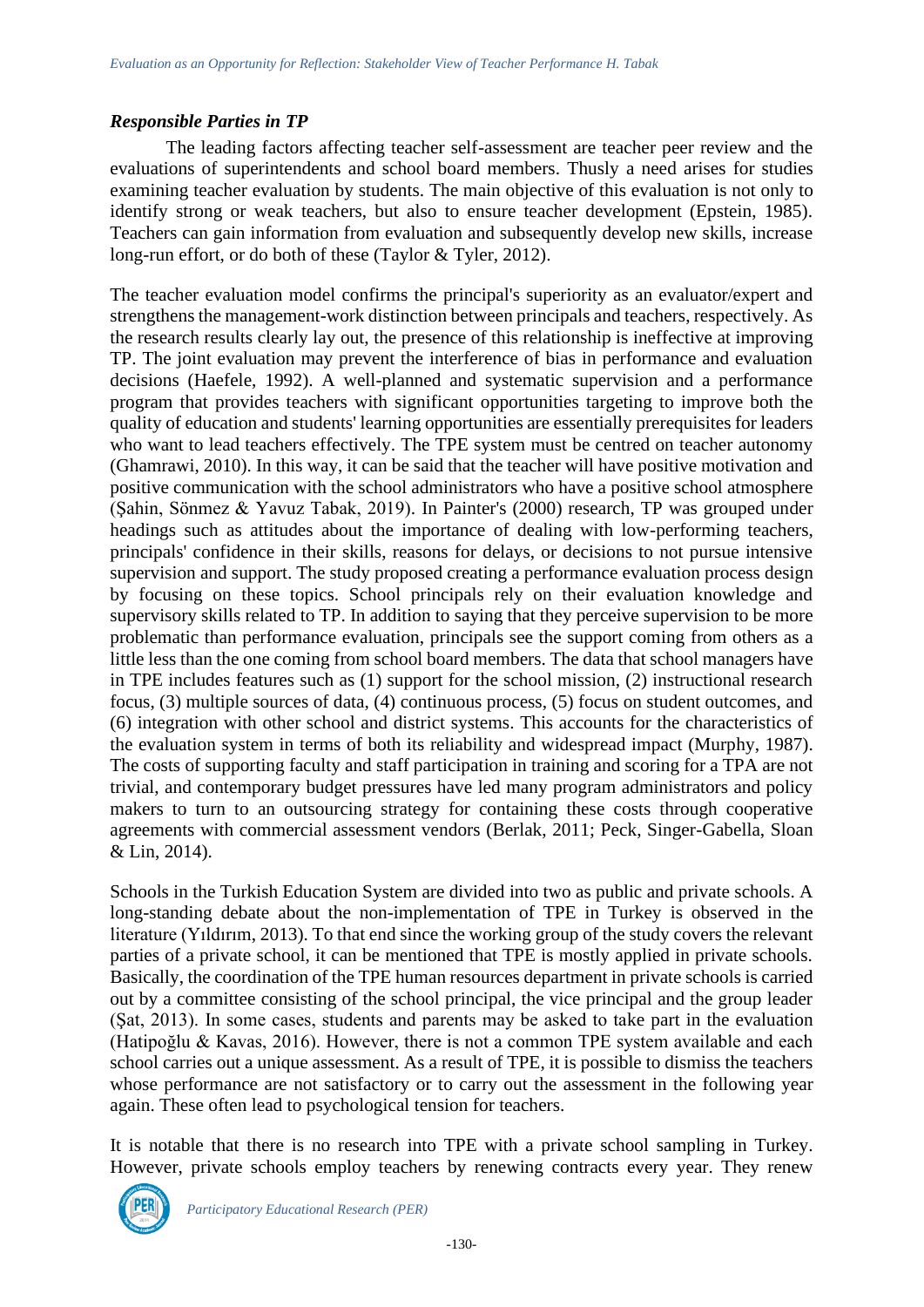teacher contracts according to the data obtained from parents' and students' opinions; nevertheless, teachers believe that the data collection process and the data obtained do not actually fit the TPE process. In this context, this current study aimed to determine the views of responsible parties of TPE and teachers working in private schools. In this research, the qualitative views of the school principal (SP), vice-principals (VP), group leaders (GL) and teacher (T) were taken as a stakeholder. In this context and aim, the study sought answers to the following questions:

- (1) What are the views of SP, VP, GL, and T in teacher performance evaluation?
- (2) What are the positive and negative perspectives of SP, VP, GL, and T on the evaluation system design, process functioning, and on the effect to explain the structures and functions related to teacher performance?

#### **Methodology**

Carried out to determine the positive and negative views of the responsible parties in TPE in private schools, this study was a qualitative type using the phenomenographic model. Phenomenographic research aims to understand people's thoughts on a particular subject indepth and systematically. The thought here is called a phenomenon. The phenomenographic research model intends to understand the phenomenon that conveys different meanings for different people (Bogdan & Biklen, 1997; Richardson, 1999). In this study, the phenomenon is the opinions of responsible parties in TP. To obtain these opinions, a phenomenographic modelappropriate interview technique was employed.

### *Participants*

The study group consisted of the personnel of a private school in İstanbul. The school has branches throughout Turkey, and the group consisted of school principals  $(n = 5)$ , viceprincipals ( $n = 5$ ), group leaders ( $n = 5$ ), and teachers ( $n = 5$ ). The study group was formed based on the convenience sampling method. Although this method has some limitations in terms of obtaining information and reliability, the researcher can control the group's distribution, when necessary, thanks to its flexibility (Miles & Huberman, 1994). All of the school principals included in the study were male. However, half of the other participants were female, which ensured an equal gender distribution. Nearly half of the participants had a master's degree. Teaching experience varied between 12 and 35 years in general. In this study, the researchers aimed to reduce the impact of gender on the views on TPE by providing a wide range of teaching experiences and equality between females and males as much as possible. This is to eliminate the limitation of the sampling method. In this way, internal validity was ensured.

#### *Data Collection*

The data collection procedure consisted of interviews to determine the SP, VP, GL and T were taken as a stakeholder opinion of TPE. The interviews were conducted using semistructured interview questions. Some basic steps were followed in the development of the semistructured interview form. The first of these steps was the obtaining of the opinions of two field experts: one expert from the measurement and evaluation field and one language expert who focused on the eight interview questions, which were created following a review of the related literature and legal basis. The interview form, designed in accordance with expert opinions, was piloted to three teachers who were not included in the study group. Based on the evaluations of the field experts and the measurement and evaluation expert, only three main questions were

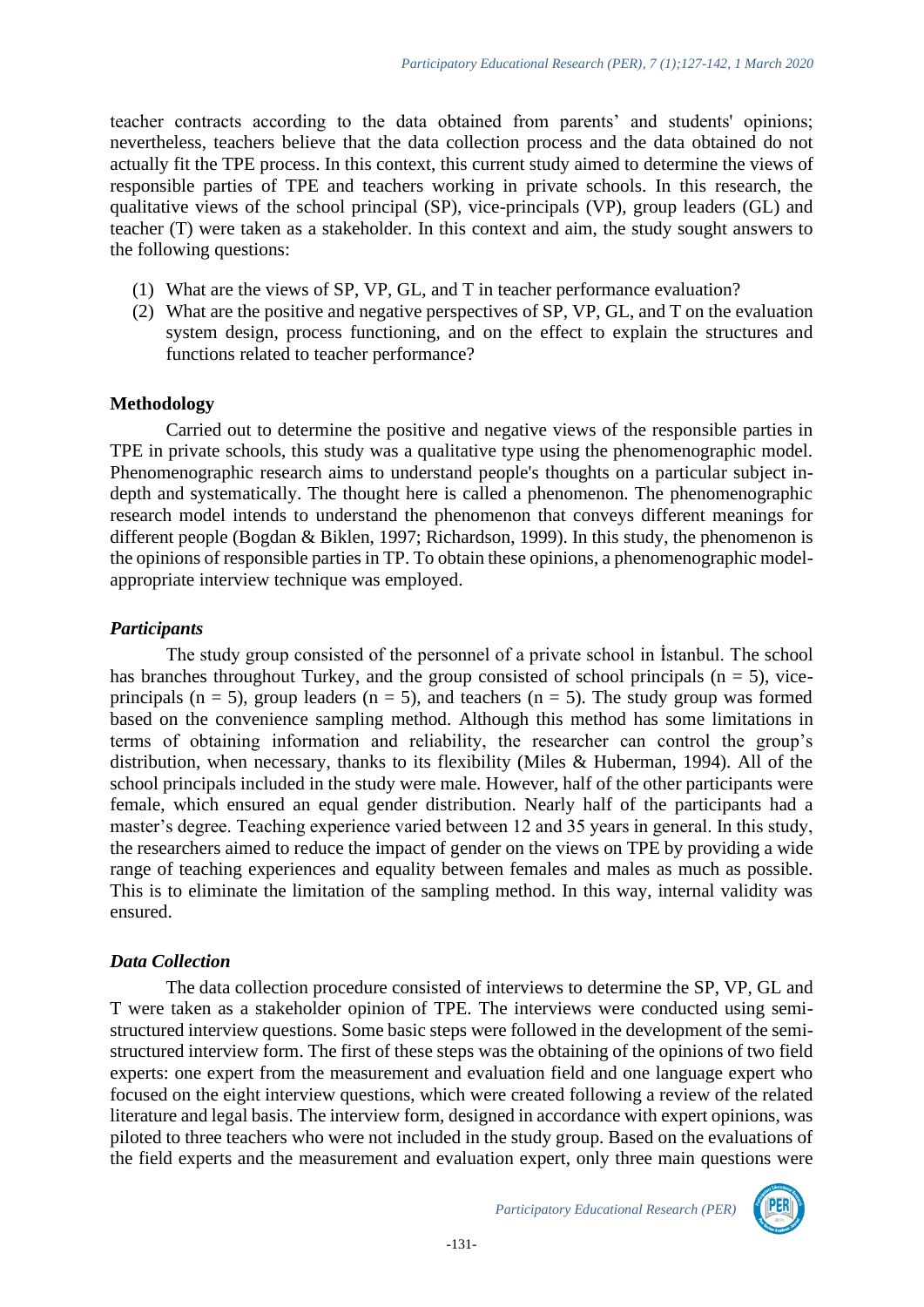asked on the grounds that some items could become repetitive and some might try to measure the same things using different expressions. Accordingly, the final set of questions were as follows: From the perspective of the school principal, vice-principal, group leader, and teacher in private schools, (1) What are the positive sides of TPE? (2) What are the negative sides of TPE? (3) What are your suggestions for a better evaluation process? Can you also give your reasons for each answer?

The face-to-face interview protocol was applied during the planning of the data collection process. This protocol is a set of practical procedures that ensure the data collection process is valid and reliable (Saldaña, 2015). Following the rules of the protocol, the interviews were partly spread out over time due to the interviewees' positions and the intensity of their workloads, which varied according to their positions. Thus, each interviewee was asked to determine alternative appointment dates for the interview. To that end, the participants determined an alternative interview schedule by taking their workloads into account and informing the researcher about the change. The interviews took place in an atmosphere where the participants could express themselves freely, and at a time that was appropriate for them. Each interview lasted between 15 and 28 minutes on average. To protect the participants' privacy, they were informed that their personal information would not be used within the scope of the study. All these procedures helped to conveniently fulfill the face-to-face interview protocol rules.

### *Data Analysis Procedures*

The content analysis method was employed to analyze the data obtained in the study. The basic process followed in content analysis is to bring together similar data within the framework of certain concepts and themes and then interpret the data in a way that readers can understand. With this aim, the data analysis comprised the following stages: (a) Transferring interview data into a computer file, (b) Creating themes according to the relevant literature, and (c) Identifying and organizing codes (Mason, 2002; Yıldırım & Şimşek, 2008). The themes were created according to Herbert and Mcnergney's (1989) TPE process classification. Accordingly, the themes were (1) evaluation system design, (2) process functioning, and (3) effect. No direct information about the participants was given. In referring to the opinions of the participants in the analysis section, abbreviations such as SP1, SP2 for the school principal, VP1, VP2 for the vice-principal, GL1, GL2 for the group leader, and T1, T2 for the teacher were used.

While presenting direct quotations, code names consisting of the participants' quotations were made use of. To provide neutrality and reliability in determining these codes, the analyst diversity technique can be used by asking different researchers to create independent codes (Creswell, 2002). In this study, two different researchers carried out content analysis and classified the themes and codes. Each researcher analyzed the data obtained one by one. The internal consistency coefficient of the codes generated by the analyst diversity technique was .83. This coefficient indicates a high level of consistency between the coders (Krippendorff, 2004).

#### **Interview Findings**

Qualitative findings were presented according to the sub-problem questions of the study. First, the themes, codes, and participant distributions obtained as a result of the interviews with the participants were presented. Following this step, content analysis results were structured based on the themes. Finally, the positive and negative overview of the TPE

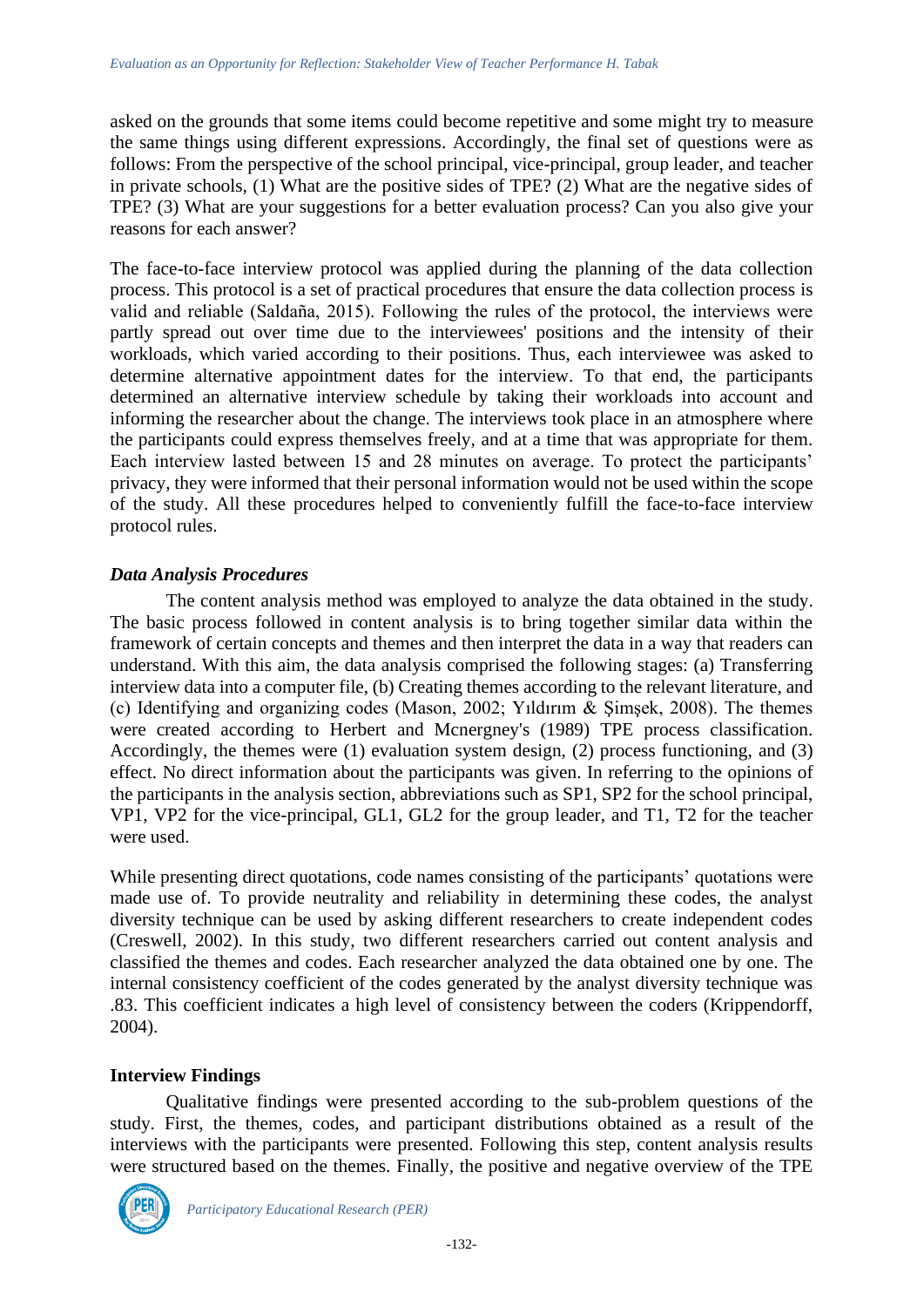classification was presented. The findings of the study were structured according to Herbert and Mcnergney's (1989) TPE's (1) system design, (2) process functioning, and (3) effect classification. In general, in-depth analysis of the views of stakeholders *viz.* P, VP, GL and T under these themes yielded codes: (1) system design: school recognition; improving student achievement; stakeholder opinion; (2) process functioning: setting criteria; assortment of evaluators; emotional behavior; power battle; biased evaluation; (3) effect: feedback; getting to know the teacher; increasing motivation; organizational belonging; business anxiety; anxiety of satisfaction (see figure 1).



SP: school principal VP: vice-principal GL: group leader T: teacher

**Figure 1.** Teacher performance evaluation themes, codes, and distribution of participants

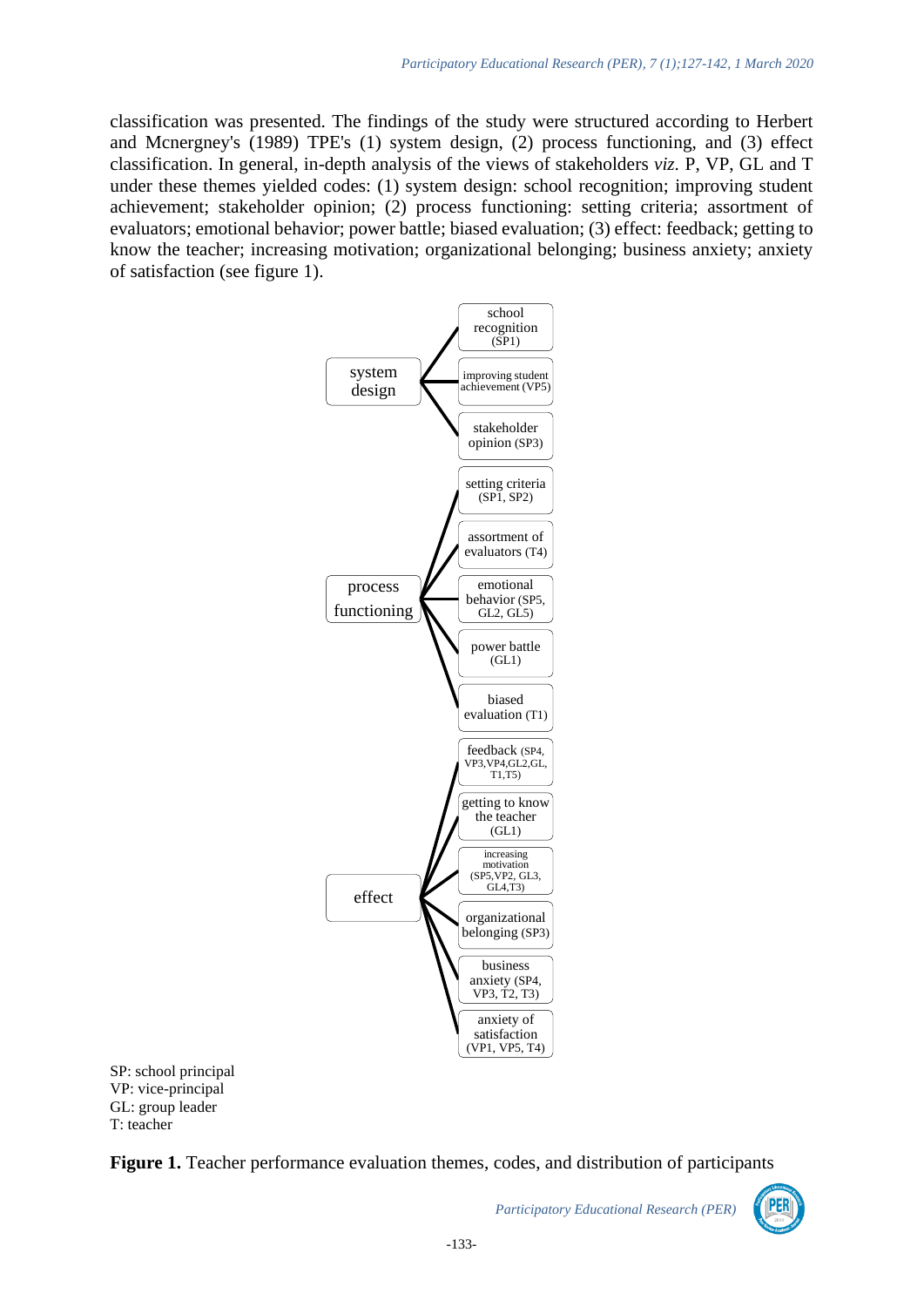### *Theme I: System design*

School principals and vice-principals expressed their opinions under this theme. School principals stated that student and parent satisfaction was usually effective on TP. "Therefore, this satisfaction can be achieved with the teacher. The most important stakeholder for a private school is the teacher," they added. On the other hand, VP5 said, "when we evaluate the performances, this positively contributes to the increase in student productivity, because a teacher who devotes all his energy to his students will have a positive effect on the institution." However, SP3 stated that the collecting of related stakeholders' views on TPE did not reflect the reality in some cases and pointed out the importance of using multilateral data sources during performance evaluation. This view is quoted below.

SP3: "Sometimes students and parents are dominant. We should not accept the feedback coming from each parent and each student evaluate[s] a teacher's actual performance."

### *Theme II: Process Functioning*

It was witnessed that participants emphasized the functioning of the TPE process as an important issue. One of the important codes of this theme was setting the evaluation criteria. Although teachers were expected to behave sensitively in this issue, because they are the ones who were being evaluated, the opinions came from SPs. For example, SP2 said, "I think it is a good idea to give the criteria to the teachers before the evaluation process. If it is postponed, the teacher can feel anxious and therefore cannot plan the process." Contrary to this view, SP1 expressed the opinion that setting the criteria might bring about negative consequences, and said, "If performance evaluation cannot be made objectively and if the criteria are not healthy, the process may move away from rightness. This is entirely related to the criteria used."

Unlike school principals, the group leaders mentioned that performance was subjected to positive or negative ratings by the exhibition of emotional attitudes in TPE. Similarly, a school principal emphasized that personal problems were included in the evaluation process and that this led to undesirable evaluation results.

GL2: "Sometimes there may be problems between the group leader and the teacher. Personal feelings can interfere with their business. The group leader and the teacher can sometimes have problems as they always work together." SP5: "Group leaders, vice-principals, etc., may reflect their personal problems in this evaluation because sometimes teachers who tell the truth can be found unlovely."

One of the negative views was that a TP without a specific criterion could mean biased evaluations or evaluations that lacked evidence. For instance, supporting this view, GL1 said, "Gossip may be one of the negative cases. Conflicts and power battles begin among teachers. A chaotic atmosphere can emerge." On the other hand, teachers' views indicated a positive overview. They stated that TPE provided genuine feedback. Indeed, T1 emphasized the feedback function by saying, "People can see their mistakes when performance is evaluated. Without assessment, teachers cannot see their deficiencies or cannot mend them."

# *Theme III: Effect*

It is noteworthy that, in general, participants' views centered on the "effect" theme, which constitutes the output or outcome dimension of the evaluation process. As a negative overview, there were opinions under the code of business anxiety, which was an expected result, as this study had a private school sample. Due to the fact that contracts in private schools are

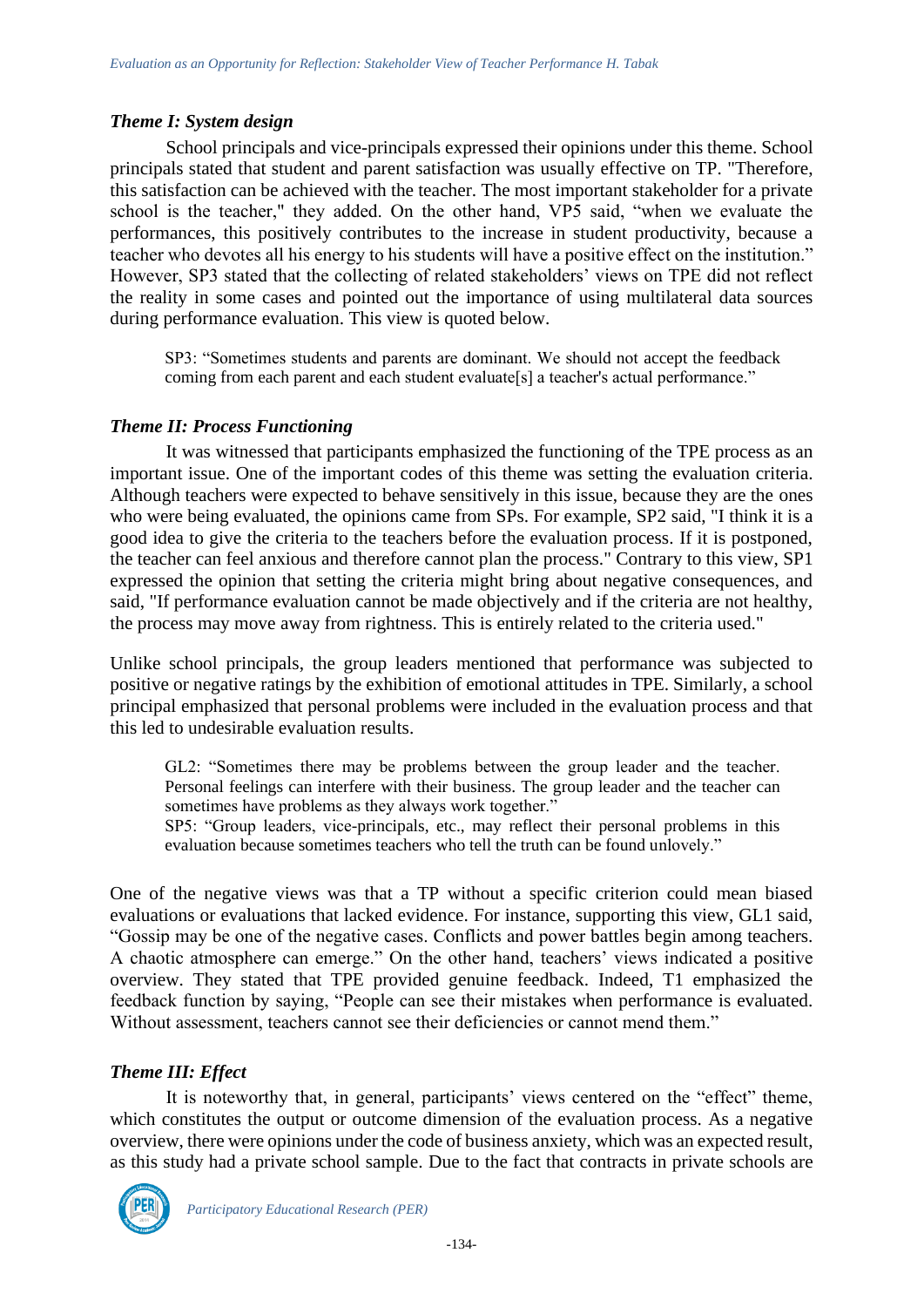renewed once a year based on TP, the teachers indicated that the existence of explicit evaluations and objective treatment created a good situation for the teachers; otherwise, they mentioned the likelihood of being unemployed. To illustrate, T3 said, "When they see me working and give me positive feedback on this, it improves my performance. Getting the return of my labor spiritually and materially provides me with the enthusiasm for the next year." Thus, T3 confirmed the aforementioned implication. Additionally, SP3 expressed their opinion that high performance should be rewarded apart from positive feedback as a result of TPE by saying, "If we reward positive performance, this promotes the sense of organizational belonging of the teacher. As a result, we see that this is a 10-year-old institution, and some teachers have been here for 10 years." With this opinion, SP3 stated that rewarded high performance increased a teacher's desire to work in the school and developed a sense of organizational belonging.

One of the common views of SP, VP, GL, and T with respect to TPE was that it helped with conveying the necessary feedback. In particular, the teachers stated that the parties responsible for the assessment could support the teacher by warning him or her and providing a chance for the teacher to correct deficiencies before the evaluation was conducted. The following quotations lay the groundwork for the idea of helping in a way that supports the teacher without overrating any deficiencies.

T1: When performances are evaluated, people can see their own mistakes. Without assessment, teachers cannot discover self-deficiencies and cannot work on correcting these.

Vice-principals, who provide the coordination between the school principal, the group leader, and teachers, positively evaluated the performance evaluation. VP2 stated that a teacher who knows that he or she will be evaluated exhibits a greater willingness in working by saying, "Sometimes they are not aware, but they are doing things that will end up with a really good result and create an impact, and I think it's a positive thing in terms of raising awareness here. In other words, when we evaluate their performance positively, I see that their motivation also increases. Furthermore, if the evaluation system is effective, the overall work motivation is positively affected, as they know they will receive feedback."

#### *General Overview: Thematic approach to TPE*

SPs, VPs, GLs, and Ts interviewed apparently have mostly a positive overview of TPE. In other words, opinions showing the necessity of TPE were included under various codes. However, there were differences in the distributions of the views in TPE themes. The first fundamental difference was that the participants focused mostly on the theme of "effect" in performance evaluation. This shows that the participants focused on the results of performance evaluation. The examination of the participants' views indicated that the factor of staying in the job or continuing to work usually led to negative emotions in teachers.

In the general overview, there were views about the process functioning and system design themes, respectively. In addition, almost half of the participants expressed negative views about TPE. When negative opinions were examined, they appear in codes as stakeholder opinion, setting criteria, emotional behavior, power battle, biased evaluation, business anxiety, and anxiety of satisfaction. In the emotional behavior code, located in the negative overview category, the biased evaluation code came to the fore on the grounds that the evaluators evaluated teachers with irrelevant criteria during performance evaluation. Also, the anxiety of satisfaction frequently came into play in cases in which the mutual expectations of teachers, students, parents, and school administrators were not met. Finally, it would be fair to state that

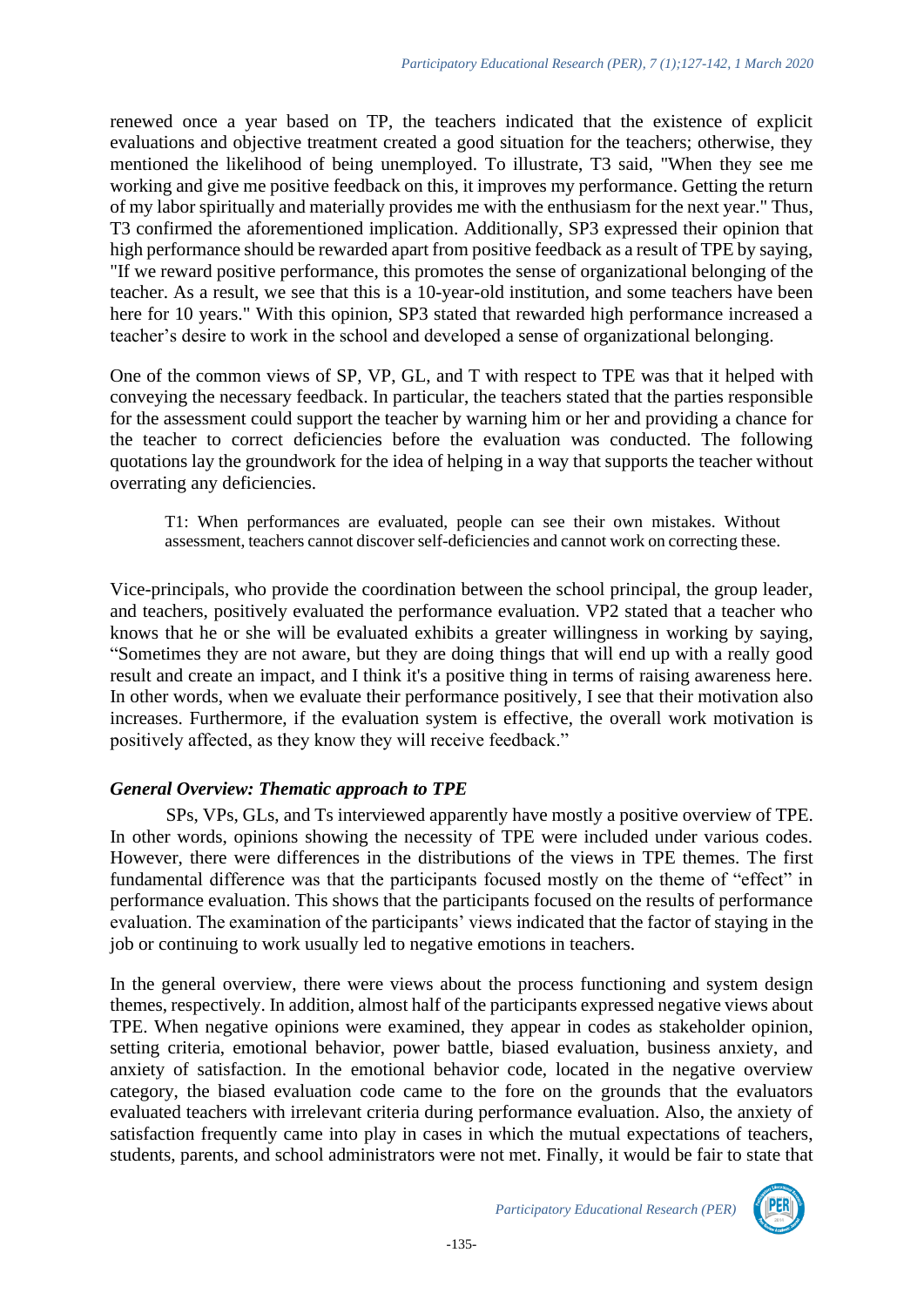the majority of the views were expressed about the "feedback" code of performance evaluation.

|                      | System<br>design   |                               |                     | Process functioning          |                          |                                  |              |                      | Effect                                                               |                             |                                                           |                          |                                       |                                |                  |
|----------------------|--------------------|-------------------------------|---------------------|------------------------------|--------------------------|----------------------------------|--------------|----------------------|----------------------------------------------------------------------|-----------------------------|-----------------------------------------------------------|--------------------------|---------------------------------------|--------------------------------|------------------|
|                      | School recognition | Improving student achievement | Stakeholder opinion | Setting criteria             | Assortment of evaluators | Emotional behavior               | Power battle | evaluation<br>Biased | Feedback                                                             | Getting to know the teacher | Increasing motivation                                     | Organizational belonging | Business anxiety                      | Anxiety of satisfaction        | General overview |
| Positive<br>overview | SP <sub>1</sub>    | VP <sub>5</sub>               | $-$                 | SP <sub>2</sub>              | T <sub>4</sub>           | $\overline{\phantom{m}}$         | $-$          |                      | T1,<br>GL2,<br>T2,<br>VP3,<br>SP4,<br>VP4,<br>GL5,<br>T <sub>5</sub> | GL1                         | VP <sub>2</sub><br>GL3,<br>T3,<br>GL4,<br>SP <sub>5</sub> | SP3                      | $\qquad \qquad -$                     | $\qquad \qquad -$              | 19               |
| Negative<br>overview |                    | $-$                           | SP3                 | SP1,                         |                          | GL <sub>2</sub> ,<br>SP5,<br>GL5 | GL1          | T1                   | $-$                                                                  |                             |                                                           |                          | T2,<br>VP3,<br>T3,<br>SP <sub>4</sub> | VP1,<br>T4,<br>VP <sub>5</sub> | 14               |
| General<br>overview  |                    | System<br>design<br>(f:3)     |                     | Process functioning<br>(f:8) |                          |                                  |              | effect<br>(f:22)     |                                                                      |                             |                                                           |                          |                                       |                                |                  |

**Table1.** Overview of participants' TP assessment themes

# **Results and Discussion**

The results of the research were discussed in line with the findings. According to the results of the research, the views were found to center on the "effect" theme of the TPE process. This may be related to the feedback function of TP (Cohen & Goldhaber, 2016; Ellett, Wren, Callender, Loup & Liu, 1996; Harvey, 2002; Milanowski & Heneman, 2001; Mintrop, Ordenes, Coghlan, Pryor & Madero, 2018). At the end of the process, teachers have the potential to understand their qualifications as a teacher by turning the TPE process into an opportunity and to amend their negative features through an effective evaluation system. It is frequently emphasized that TPE should not be seen as a simple evaluation function for it is basically a *process* (Peterson & Stevens, 1988; Richardson, 1999; Tschannen-Moran, Hoy & Hoy, 1998; Wilson & Wood, 1996). However, it is worth emphasizing that teachers were stressed and that they experienced business anxiety at the end of the TPE process. Another finding of this study is that group leaders, who are the critical stakeholders of this process, play a key role in alleviating the emotional burden of TPE.

# *Theme I: System design*

The opinions of the participants, who saw the TPE process as a system involving inputprocess and output, indicated that the obtaining of the views of the stakeholders in TPE sometimes did not reflect the reality and, therefore, that using multilateral data sources to evaluate the performance was of utmost importance. Thus, the study findings, in this sense,

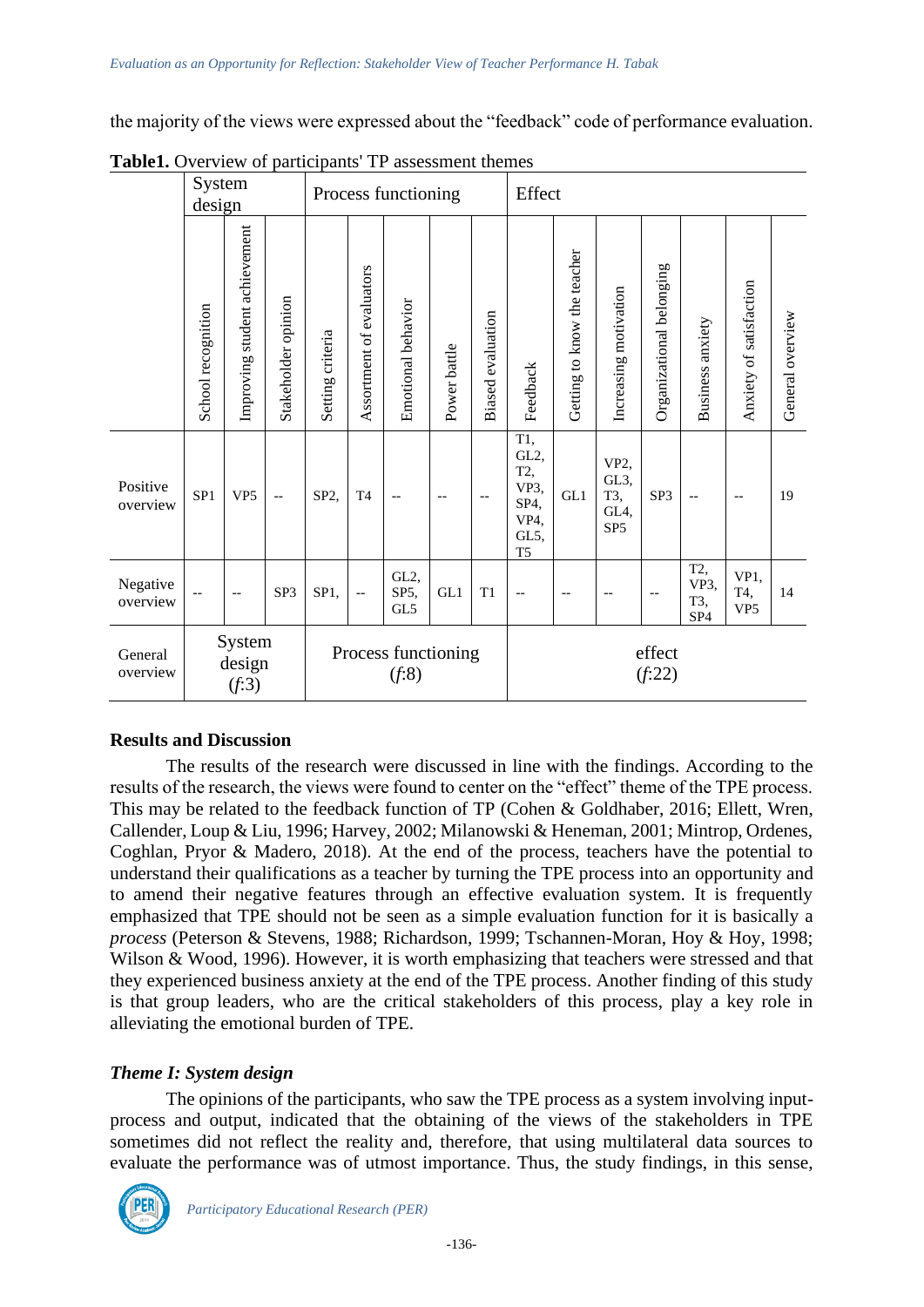showed similarities with the view in the literature that joint evaluation can prevent the interference of bias in decisions regarding performance and evaluation (Haefele, 1992). On the condition that the performance evaluation has a lengthy duration, the management can better understand teachers in this process. This situation was found to increase the teachers' performance, too.

Another finding was that TP could be promoted through efficient teacher training. Many articles about Finland's "secret" describe the revision of teacher education through a series of reforms since the early 1990s. Finland trains all teachers in three-year graduate programs. Afterwards, it focuses on developing a reflective, questioning approach toward teaching and learning, including instructing the learners with special needs as well as encouraging the involvement in strong content development and pedagogical preparation within the education system (Darling-Hammond, 2006). The pedagogical education that teachers receive in their professional development is also important. To cite an example, per Japanese law, novice teachers receive at least 20 day-long service training sessions in their early years, along with a 60-day professional development in subjects such as classroom management and computer literacy (Darling-Hammond, 2005).

# *Theme II: Process functioning*

Under this theme, the participants indicated the necessity of setting valid and reliable evaluation criteria. This finding was found to be similar to the results of the study carried out by Milanowski and Heneman (2001). The researchers of the study aimed to develop teacher assessment standards. In this context, the evaluation of a teacher's performance and the degree of that performance—under such titles as planning and preparation for students' learning, creating a learning environment, professionalism for teaching and learning—can provide information about the teacher's overall performance. When teachers are aware that they are being evaluated, they are more careful. On the other hand, teachers' belief that the more they contribute, the more benefits they get emphasizes the positive outcome of rewarding. This result is similar to the results in the literature that indicate such variables as attitude toward complementary processes, distinct administrator and teacher roles, goal-setting, and the use of alternative sources of information ensures quality education together with quality performance measurement (McGreal, 1982). Also, another result of the study was that evaluations which do not reflect the realms of the related processes and which refer to emotional decisions in the application of the assessment criteria should be avoided. This result may cause teachers to think that they are not trusted.

Reducing teachers' course load, joining in-school training with "designated guidance teachers" twice a week, and taking part in out-of-school training each week can be a good start. Additionally giving free time to senior teachers to guide novices may be one of the most important measures to increase the number of qualified teachers (Darling-Hammond, 2005). The evaluation of the teacher by an experienced and different eye was found to be important and beneficial for both the professional development and the personal development of the teacher. However, there are the opinions about the evaluation of newly recruited teachers with a different set of criteria. The contribution to the development of novice teachers can positively affect their performance.

# *Theme III: Effect*

The data under this theme indicated that business anxiety, stress, and evaluation were feedback tools. Through TPE, teachers clearly understand their deficiencies or mistakes, what

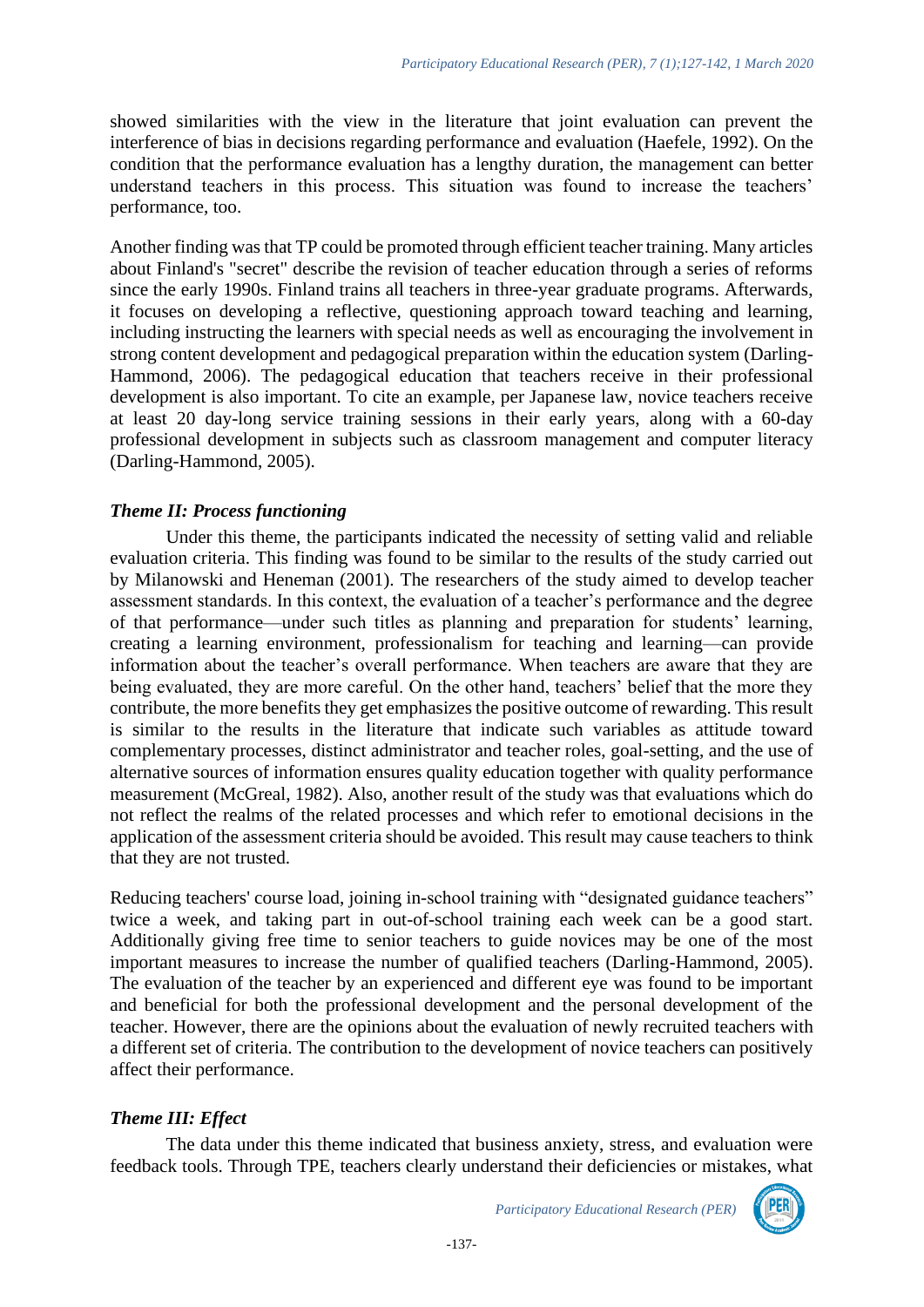they should not do or what they do correctly, and how they would sustain the continuity of the correct behaviors. However, school administrators stated that feedback would be meaningful if it was holistic within the integrity of the system. In this context, the implementation of any school policy, including a teacher assessment policy, represents a continuous interaction among the various policy objectives, established rules, and procedures. To give an example, in an institutional context, teacher assessment procedures have the same effect at the school level as the political climate that exists in a school system, the relationship between teachers' organizations and district administration, the quality of other educational policies and business programs in the district, and bureaucratic processes such as the size and structure of the system (Darling-Hammond, Wise & Pease, 1983). Besides concerns about pleasing the stakeholders in private schools can wear out people. Conducting a performance evaluation and renewing contracts every year makes sense in terms of administration and school operations. According to the study findings, TPE should be conducted by protecting the personal and social rights of teachers and without causing them to experience business anxiety.

### *General Overview*

Nearly half of the participants expressed negative opinions about TPE under stakeholder opinion, setting criteria, emotional behavior, power battle, biased evaluation, business anxiety, and anxiety of satisfaction. The issues resulting in mobbing and threatening the teacher about non-renewal of their contract at the end of the year would both decrease TP. This was mentioned through the opinions expressed at the beginning of these codes. The finding that perceived control objectives are related to stress shows that communication of the very purpose of teacher assessment is still needed. Furthermore, the use of such plans tends to affect teachers' perceptions of their goals over time (Lejonberg, Elstad & Christophersen, 2018). The conclusion that the present study reached is supported by the finding in the literature that teachers' stress and anxiety about their future, which they experience during the evaluation stage, negatively affects their efficiency.

Assessing teachers' performance is an important task. To make the evaluation process effective, the following general overviews can be considered: (1) Choose methods appropriate to the purpose of the evaluation; (2) Involve teachers in the evaluation; (3) Provide the relevant training; (4) Increase the sources of evaluation data; (5) Use meaningful criteria; and (6) Associate the outcomes with institutional objectives (Stiggins & Bridgeford, 1985). When the general results were considered, the opinions that some of the features of TPE were not applied theoretically were in line with the research findings. In general, it was found that if the school manager carries out the assessment in a threatening manner and raises concerns about the teacher becoming unemployed, the teacher's feelings of suppression come to the fore.

# **Suggestions**

In the education system, especially at tertiary level, the awareness of TP to stimulate changes of significant sort for a teacher should be raised. This awareness needs to be built on the fact that TPE provides an opportunity to revisit salient issues for the individual and for quality of education. TPE should be a system that can be checked as a guideline instead of an audit. In this context, teacher candidates' experiencing with the TPE evaluation system within the scope of a course may increase the quality of human resources. Nonetheless prior to the implementation of the education system by constructing the TPE system within the understanding of a common system, these contents can be guided.

On the other hand, one of the results highlighted in the research findings is the problem of

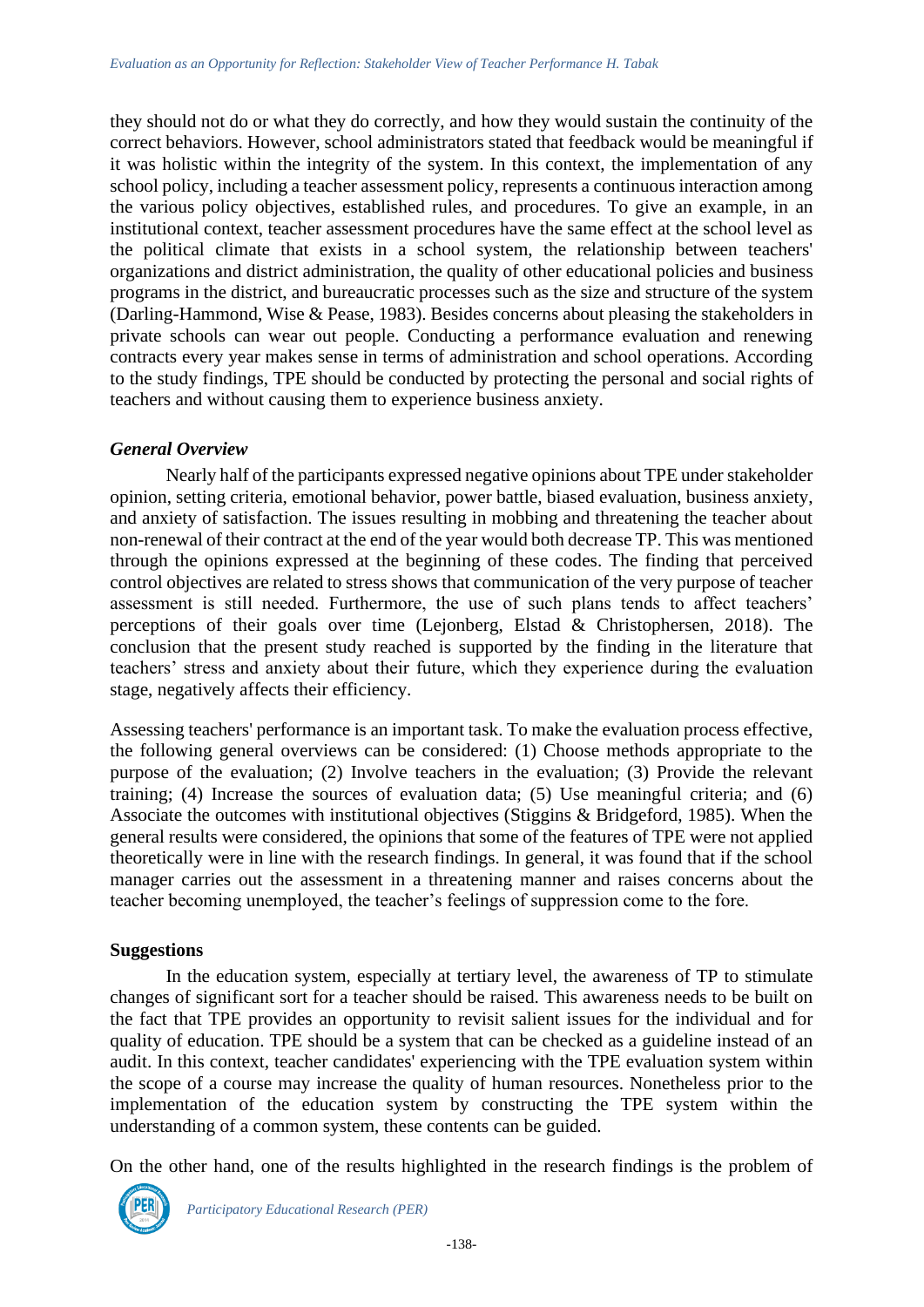business anxiety experienced by private school teachers. Even though it seems difficult to standardize things depending on what is expected from TPE, the evaluation of teachers within the system can be managed with standard measurement tools at first glance. Thereupon the fact that schools provide information about the human resources can play a role in increasing TP as well as reducing this anxiety. Accordingly, the results of TP have a function of presenting a source of information about the professional and pedagogical development of teachers. School principals should not use the results of TPE to place psychological pressure on teachers at the beginning of a term by focusing primarily on this function of it. Teacher monitoring may be spread out over a year with long repetitive and periodic measurements.

Moreover a platform can be established for private school teachers to find jobs under government supervision. For practitioners, these data serve as a reference for identifying primary problem areas in the development of teacher capacity. In general, policymakers may have the opportunity to use them during the policy design phase. Therefore, a nationwide teacher performance assessment model proposal is more than necessary.

The contract renewal criterion can be set apart from the TPE process, and it can be carried out by the human resources department in private schools. Therefore, evaluation of teacher efficiency may be done separately using other variables because the measurement of teacher effectiveness is a separate problem area and a phenomenon that would be wrong to handle in one-off cases.

### **Strengths and Limitations**

The fact that this study consulted not only teachers or school management but also all stakeholders responsible for TP shows that the study has considerable strength. In qualitative analysis, analyzing the views according to the theoretical framework can sometimes be difficult. The analysis of the views in accordance with the theoretical framework of TPE in the literature has made it possible to systematize the prominent views based on the theoretical discipline. The diversity of views enabled us to reach feasible concrete recommendations. TP is associated with both in-school and out-of-school variables. Therefore, collecting the views of family and students and even in-school personnel within the study group may increase the scope of the criteria that are important for improving TP. However, in this study, the opinions of the parties responsible for determining TP were the focus of primary discussion. In this regard, a limitation of the study is that the boundaries of the sources of views could not be extended to in-school and out-of-school stakeholders. The frequency of the third theme of the study, the effect, was higher than the other themes. This is not something to do with the quality of the interviews, but private school teachers tend to focus on the negative situations such as unemployment, falling salary, provided TP is low. This may a limitation on account of the pragmatist ideas of the teachers, yet not interfering with the quality of the process. Another limitation of this study is that it was carried out in a single private school located in Turkey. The generalizability of the findings and results obtained within the scope of the study should be interpreted carefully by considering the necessary factors, including primarily cultural factors i.e. the context in particular.

# **References**

Berlak, A. (2011). Can standardized teacher performance assessment identify highly qualified teachers?. *Counterpoints*, *402*, 51-62.

Bogdan, R., & Biklen, S. K. (1997). *Qualitative research for education*. Boston, MA: Allyn & Bacon.

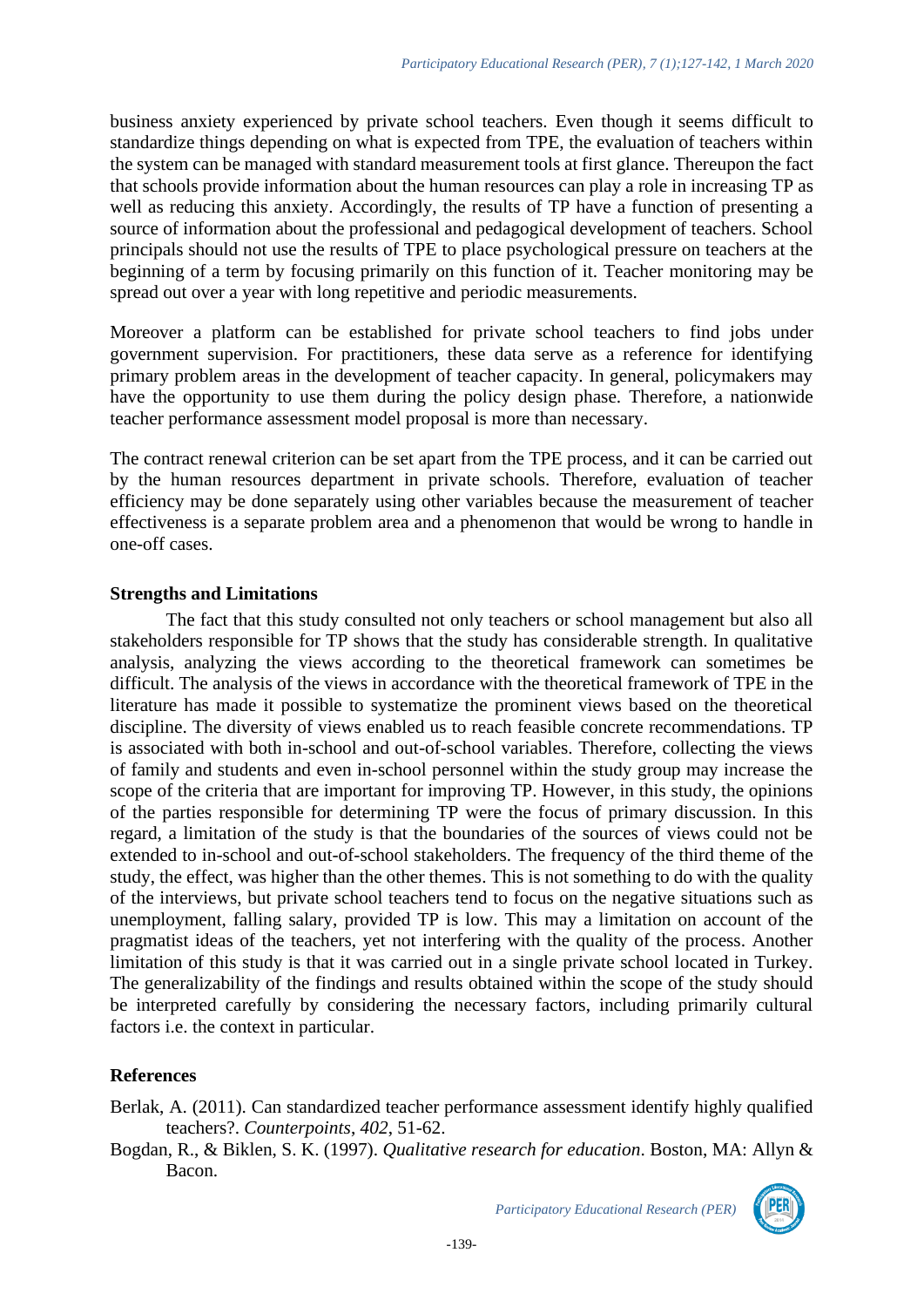- Briggs, D., & Domingue, B. (2011). A review of the value-added analysis underlying the effectiveness rankings of Los Angeles Unified School District teachers by the Los Angeles Times. *Boulder, CO: National Education Policy Center*.
- Cohen, J., & Goldhaber, D. (2016). Building a more complete understanding of teacher evaluation using classroom observations. *Educational Researcher*, *45*(6), 378-387.
- Coloma, R. S. (2015). Students are once again numbers ınstead of actual human beings: teacher performance assessment and the governing of curriculum and teacher education. *Journal of the Canadian Association for Curriculum Studies*, *13*(1), 5-35.
- Darling-Hammond, L. (2005). Teaching as a profession: Lessons in teacher preparation and professional development. *Phi delta kappan*, *87*(3), 237-240.
- Darling-Hammond, L. (2006). Securing the right to learn: Policy and practice for powerful teaching and learning. *Educational Researcher*, *35*(7), 13-24.
- Darling-Hammond, L. (2010). Evaluating teacher effectiveness: How teacher performance assessments can measure and improve teaching. USA: Center for American Progress. https://files.eric.ed.gov/fulltext/ED535859.pdf
- Darling-Hammond, L. (2012). The right start: Creating a strong foundation for the teaching career. *Phi Delta Kappan*, *94*(3), 8-13.
- Darling-Hammond, L. (2015). Can value added add value to teacher evaluation?. *Educational Researcher*, *44*(2), 132-137.
- Darling-Hammond, L., Amrein-Beardsley, A., Haertel, E., & Rothstein, J. (2012). Evaluating teacher evaluation. *Phi Delta Kappan*, *93*(6), 8-15.
- Darling-Hammond, L., Wise, A. E., & Pease, S. R. (1983). Teacher evaluation in the organizational context: A review of the literature. *Review of educational research*, *53*(3), 285-328.
- Davey, B. (1991). Evaluating teacher competence through the use of performance assessment tasks: An overview. *Journal of personnel evaluation in education*, *5*(2), 121-132.
- Donaldson, M. L., & Woulfin, S. (2018). From tinkering to going "rogue": How principals use agency when enacting new teacher evaluation systems. *Educational Evaluation and Policy Analysis*, *40*(4), 531-556.
- Ellett, C. D., Wren, C. Y., Callender, K. E., Loup, K. S. & Liu, X. (1996). Looking Backwards with the" Personnel Evaluation Standards": An Analysis of the Development and Implementation of a Statewide Teacher Assessment Program. *Studies in Educational Evaluation*, *22*(1), 79-113.
- Epstein, J. L. (1985). A question of merit: Principals' and parents' evaluations of teachers. *Educational Researcher*, *14*(7), 3-10.
- Ghamrawi, N. (2010). No teacher left behind: Subject leadership that promotes teacher leadership. *Educational Management Administration & Leadership*, *38*(3), 304-320.
- Haefele, D. L. (1992). Evaluating teachers: An alternative model. *Journal of Personnel Evaluation in Education*, *5*(4), 335-345.
- Harvey, L. (2002). Evaluation for what?. *Teaching in Higher Education*, *7*(3), 245-263.
- Hatipoğlu, A., & Kavas, E. (2016). Veli yaklaşımlarının öğretmen performansına etkisi. *İnsan ve Toplum Bilimleri Araştırmaları Dergisi*, *5*(4), 1012-1034.
- Herbert, J., & Mcnergney, R. (1989). Evaluating teacher evaluators using a set of public standards. *Journal of Personnel Evaluation in Education*, *2*(4), 321-333.
- Kitsantas, A., & Baylor, A. (2001). The impact of the instructional planning self-reflective tool on preservice teacher performance, disposition, and self-efficacy beliefs regarding systematic instructional planning. *Educational Technology Research and Development*, *49*(4), 97-106.

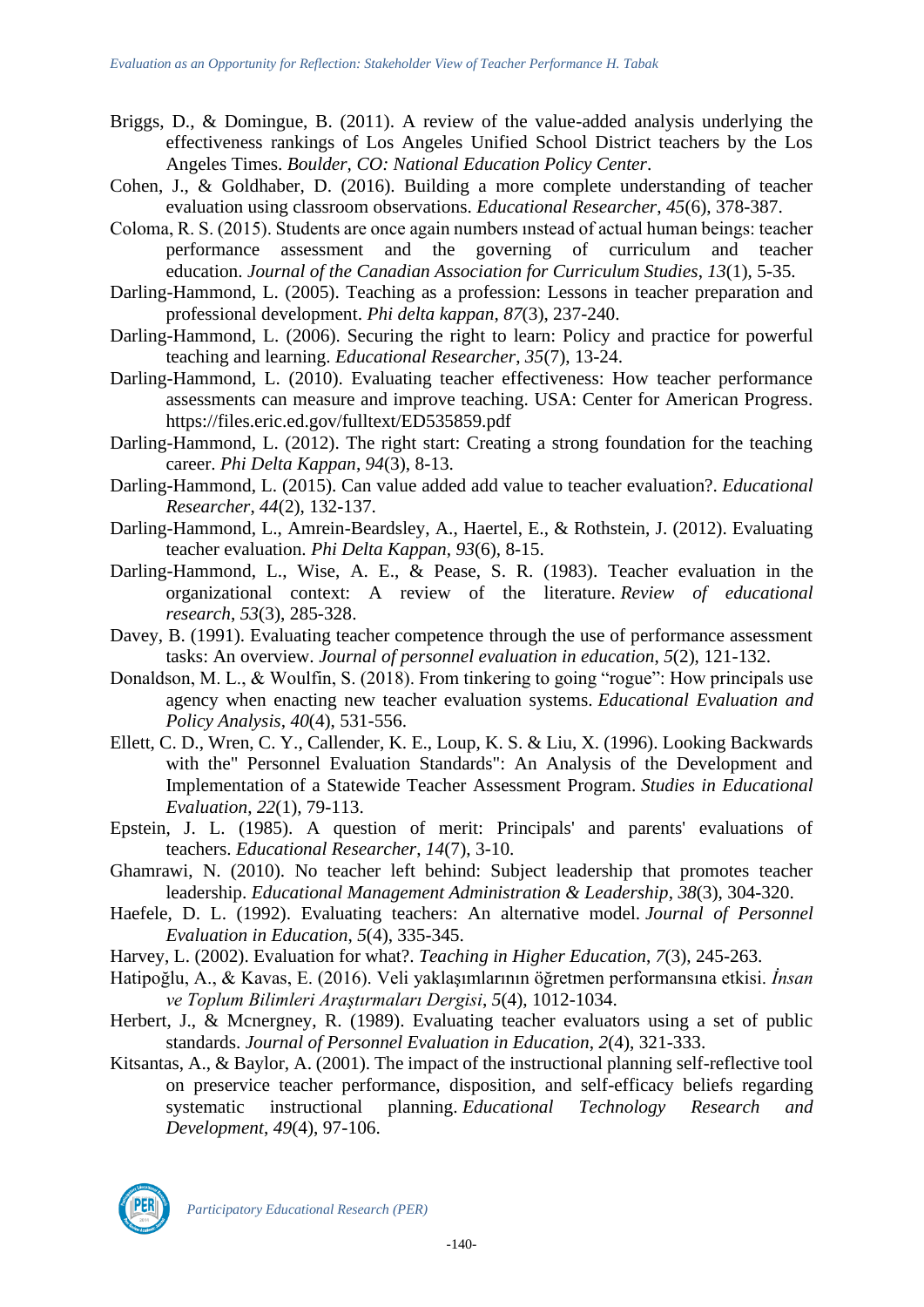- Lejonberg, E., Elstad, E., & Christophersen, K. A. (2018). Teaching evaluation: antecedents of teachers' perceived usefulness of follow-up sessions and perceived stress related to the evaluation process. *Teachers and Teaching*, *24*(3), 281-296.
- Loup, K. S., Garland, J. S., Ellett, C. D., & Rugutt, J. K. (1996). Ten years later: Findings from a replication of a study of teacher evaluation practices in our 100 largest school districts. *Journal of Personnel Evaluation in Education*, *10*(3), 203-226.
- Mason, J. (2002). *Qualitative researching*. London: Sage.
- McGreal, T. L. (1982). Effective Teacher Evaluation Systems. *Educational Leadership*, *39*(4), 303-5.
- Milanowski, A. T., & Heneman, H. G. (2001). Assessment of teacher reactions to a standardsbased teacher evaluation system: A pilot study. *Journal of Personnel Evaluation in Education*, *15*(3), 193-212.
- Miles, M., B. & Huberman, A., M. (1994). *Qualitative data analysis: An expanded sourcebook.* (Second Edition). New York: Sage.
- Mintrop, R., Ordenes, M., Coghlan, E., Pryor, L., & Madero, C. (2018). Teacher evaluation, pay for performance, and learning around instruction: between dissonant incentives and resonant procedures. *Educational Administration Quarterly*, *54*(1), 3-46.
- Murphy, J. (1987). Teacher evaluation: A comprehensive framework for supervisors. *Journal of Personnel Evaluation in Education*, *1*(2), 157-180.
- Painter, S. R. (2000). Principals' efficacy beliefs about teacher evaluation. *Journal of Educational Administration*, *38*(4), 368-378.
- Peck, C. A., Gallucci, C., & Sloan, T. (2010). Negotiating implementation of high-stakes performance assessment policies in teacher education: From compliance to inquiry. *Journal of Teacher Education*, *61*(5), 451-463.
- Peck, C. A., Singer-Gabella, M., Sloan, T., & Lin, S. (2014). Driving blind: Why we need standardized performance assessment in teacher education. *Journal of Curriculum and Instruction*, *8*(1), 8-30.
- Peterson, K. D. (1989). Parent surveys for school teacher evaluation. *Journal of Personnel evaluation in Education*, *2*(3), 239-249.
- Peterson, K. D., & Stevens, D. (1988). Student reports for school teacher evaluation. *Journal of Personnel Evaluation in Education*, *2*(1), 19-31.
- Peterson, P. L., & Comeaux, M. A. (1990). Evaluating the systems: Teachers' perspectives on teacher evaluation. *Educational Evaluation and Policy Analysis*, *12*(1), 3-24.
- Qi, Y., Bell, C. A., Jones, N. D., Lewis, J. M., Witherspoon, M. W., & Redash, A. (2018). Administrators' Uses of Teacher Observation Protocol in Different Rating Contexts. *ETS Research Report Series*, *2018*(1), 1-19.
- Reid, D. B. (2019). What information do principals consider when evaluating teachers?. *School Leadership & Management*, 1-21.
- Richardson, J., T., E. (1999). The concepts and methods of phenomenographic research. *Review of Educational Research, 69*(1), 53-82.
- Ross, D. E., Singer-Dudek, J., & Greer, R. D. (2005). The teacher performance rate and accuracy scale (TPRA): Training as evaluation. *Education and Training in Developmental Disabilities*, *40*(4), 411-423.
- Saldaña, J. (2015). *The coding manual for qualitative researchers*. London: Sage.
- Shulman, L. (1987). Knowledge and teaching: Foundations of the new reform. *Harvard educational review*, *57*(1), 1-23.
- Stiggins, R. J., & Bridgeford, N. J. (1985). Performance assessment for teacher development. *Educational Evaluation and Policy Analysis*, *7*(1), 85-97.